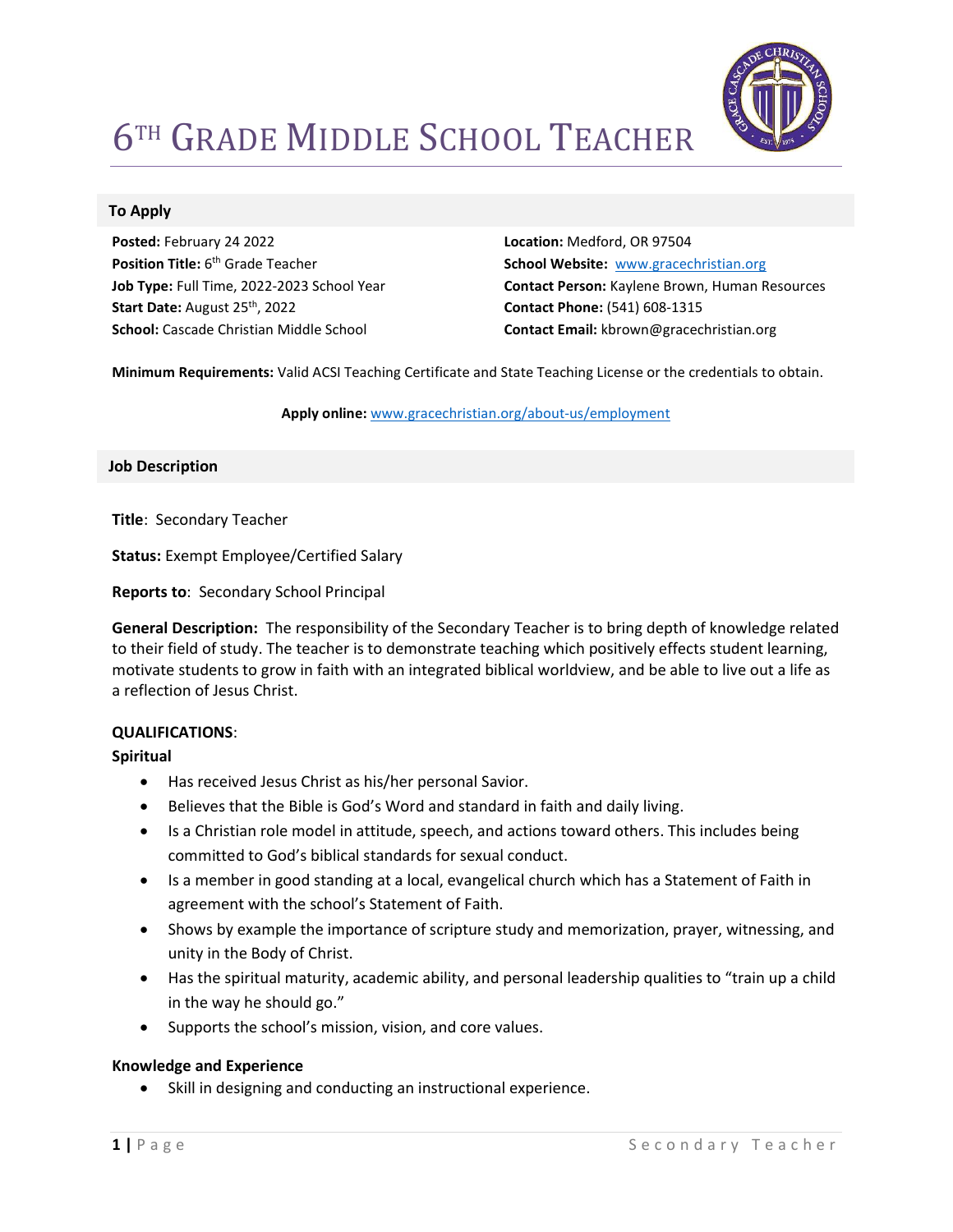- Commitment to professional growth and education as a professional.
- Competent level of knowledge and skill in designing and conducting an instructional experience.
- Skill in organizing and implementing classroom management and corrective student management.
- Shows a commitment to each student with unique backgrounds and characteristics; is enthusiastic and enjoys working with students.
- Works effectively with others and communicates well with students, faculty, and parents.
- Welcomes counsel and constructive critique.

# ESSENTIAL FUNCTIONS

## Spiritual Leadership

- Reflects the purpose of the school which is to honor Christ in every activity.
- Models in speech, actions, and attitude, a consistent daily walk with Jesus.
- Incorporates prayer time into classroom as appropriate.
- Encourages students to accept God's gift of salvation and supports their growth in Christian faith.
- Follows the pattern of problem-solving described in Matthew 18:15-35 in resolving conflicts involving students, parents, administration, and staff.

#### Teaching Responsibilities

- Recognizes the role of parents as primarily responsible before God for their children's education and assist them in that task.
- Demonstrates competency in instructional and classroom management skills.
- Establishes and maintains effective, Christ-centered relationships based on mutual respect and trust, working collaboratively with students, staff, and parents.
- Has a proven track record of improving student achievement.
- Listens well to others.
- Has knowledge of current relevant technology trends as they relate to student learning and educational programs.
- Has coursework and experience related to students with individual learning needs as well as the gifted and talented.
- Has demonstrated excellent verbal and written communication skills.
- Demonstrates commitment to each student.
- Plans and develops instructional experiences using research-based strategies that target increased student learning.
- Plans and conducts instructional experiences from a biblical worldview.
- Provides appropriate differentiated practice experiences to meet learning objectives for all students.
- Assess' student's achievement of objectives and uses data in the design of future instructional experiences.